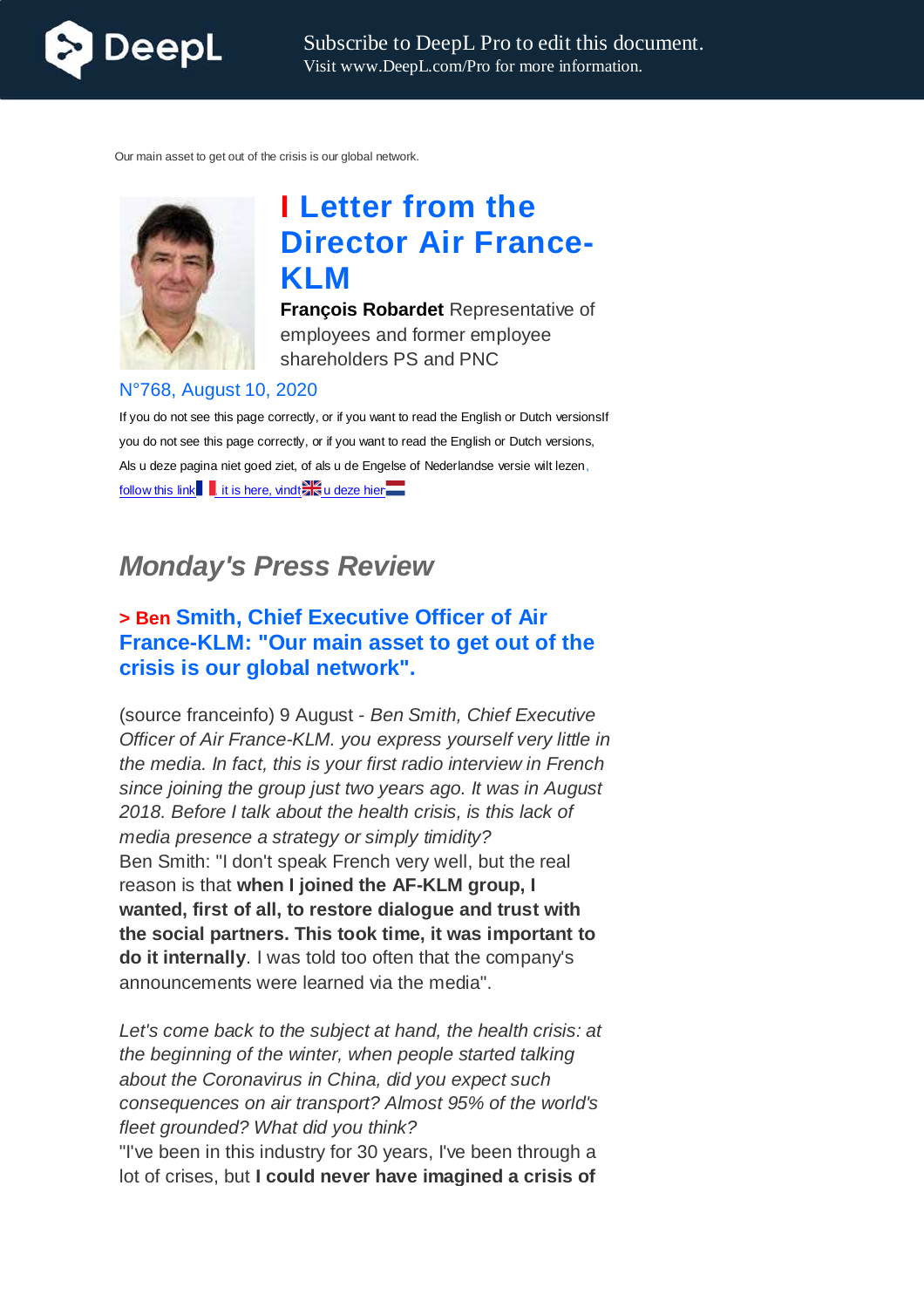**this magnitude**. We started stopping our flights to China before stopping all our destinations. 500 planes grounded. The first few minutes are interesting, but then it's a shock, because it's our 85,000 employees who are directly affected".

"In France, 50,000 employees were able to benefit from short-time working, we stopped paying our variable costs (...). With a margin of 5 to 6%, it is clear that we were heading straight for the wall. **Fortunately, we received help from the French and Dutch governments**. Traffic is gradually picking up again. Our biggest market is the United States. We don't know when business will rebound, when the borders will be reopened, but **I think it will take at least three years to get back to 2019 levels**".

*This health crisis will inexorably lead to the disappearance of airlines, the most fragile ones or those that are developing too quickly, it will accelerate a consolidation in Europe. Can we say that this is a bad for a good?* "We are starting to see bankruptcies, there will be many more, that can help us, **we will study the opportunities for consolidation, but for the moment it is much too early**".

*In your opinion, does this health crisis call into question certain economic models in the airline industry, in particular that of the Legacy and traditional airlines? Today, aren't there two models, two different professions, long haul and short-haul, that could be covered by low-cost airlines?* "Of course, our industry is evolving, Air France is 86 years old, KLM is 100 years old, the Group has gone through many crises, but **we have assets, to get back on track, a global network which is not limited to Europe, the United States or Asia**".

#### *Is the future of Air France-KLM in one of its directions? Is it your wish or not?*

"Last year we put in place a transformation plan, it will be delayed, but we must reverse the losses on the domestic market, 200 million euros, every year, we must do it responsibly, we must resolve this situation which is impossible to maintain".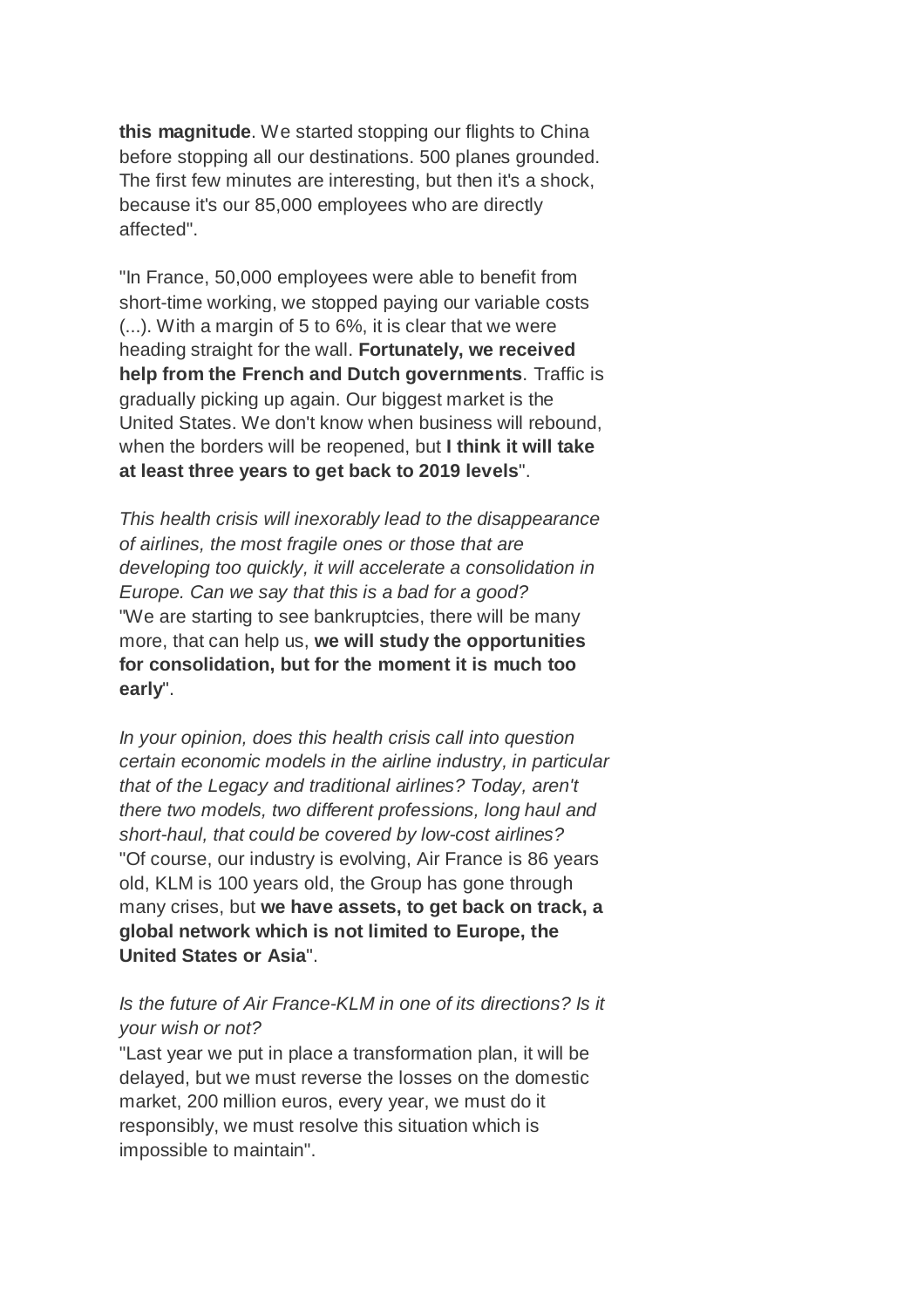*To get through the health crisis, the State has directly or indirectly lent you seven billion Euros. Can you repay it and when? If not, what will happen? An increase in capital, partial nationalization?*

"That's not the subject today, the purpose of this loan for the moment is to ensure the sustainability of Air France, to get through this crisis with a cash reserve".

*In return for this loan of seven billion euros, the French government asked you, in the name of respect for the environment, to close some of your domestic lines, the lines less than 2 hours 30 minutes by TGV from Paris? Isn't this a rather simplistic view of air transport, and above all a request that is totally inconsistent with this state aid?* "It is difficult to argue whether there is indeed a rail option of 2 hours 30 or less, but **it is very clear that we will keep our entire network to connect our Roissy hub for longdistance flights**. From Bordeaux, or Nantes, if we plan to abolish flights to Orly, there is no question of this for Roissy, it is not easy, because it is a paradox, but we accept this condition".

*For some time now, we have been witnessing a movement from the Nordic countries on "the shame of flying". We know that air transport only accounts for 2.5% of global CO2 emissions. Do you consider that air transport is a scapegoat for ecological thinking?*

"We are a highly visible society and industry: it is easier to attack us and see us as an enemy of the environment. Yet **we have been trying hard for years, but we don't communicate enough**. **We have already replaced a large part of our fleet to reduce our CO2 impact by 20 to 25%.** This is not well enough known. Other examples: we run on a single engine after landing, our towing vehicles are electric " .

*What will this health crisis change for passengers? Do you think that we will travel differently, that the passenger profile will change, that destinations will change? Will the price of airline tickets go down or up in the coming months?* "Prices go down every year if you look at trends over 10 or 15 years. The real change will be health safety, with the mandatory wearing of masks on all our flights, more frequent cleaning of the aircraft, and temperature checks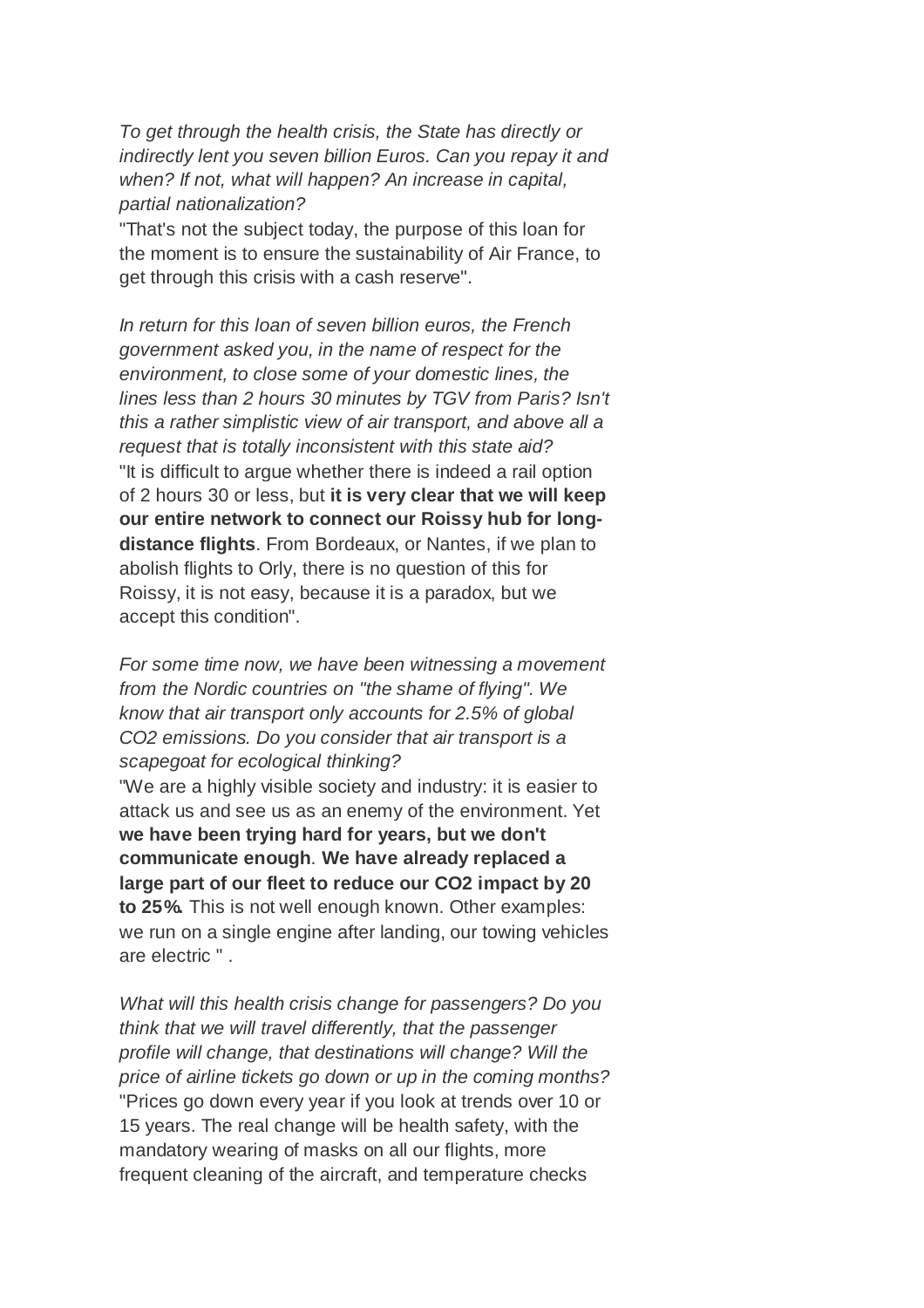#### on boarding".

*Do you feel a desire to travel for people?* "It's very clear! The families need to get together, as soon as the borders reopen everything will start again very quickly, I'm sure. It will take longer for business traffic".

#### *Are you optimistic?*

**"Truly optimistic.** If you look at the industry over the last few decades, after the crisis, there has always been a rebound. **All those who have travelled, who have visited the world, will continue to do so".**

*My comment: The two main airlines of the Air France-KLM group have a balanced global network. They are less dependent than Lufthansa and British Airways on North Atlantic traffic trends. They are also better established in South America and even Africa.*

*But to emerge from the crisis better than their competitors, Air France and KLM will have to meet two major challenges.*

*They will have to demonstrate to their customers that they can have confidence in them, that all precautions have been taken to enable them to travel in the best possible sanitary conditions.*

*Air France and KLM will also have to use all their charms to win over business customers who, in all likelihood, will be the ones who will take the longest to get back on the plane.*

*I am convinced that our Air France-KLM group has the means to meet these challenges.*

## **> Air France-KLM hopes to emerge from the crisis from the top**

(source Les Echos) 7 August - Paradoxically, **the current crisis could benefit Air France-KLM by enabling it to accelerate its transformation and close part of its competitive gap with its main competitors**. This is in any case the ambition declared by Benjamin Smith. Despite the seriousness of the current situation, the head of the Franco-Dutch group has maintained his objective of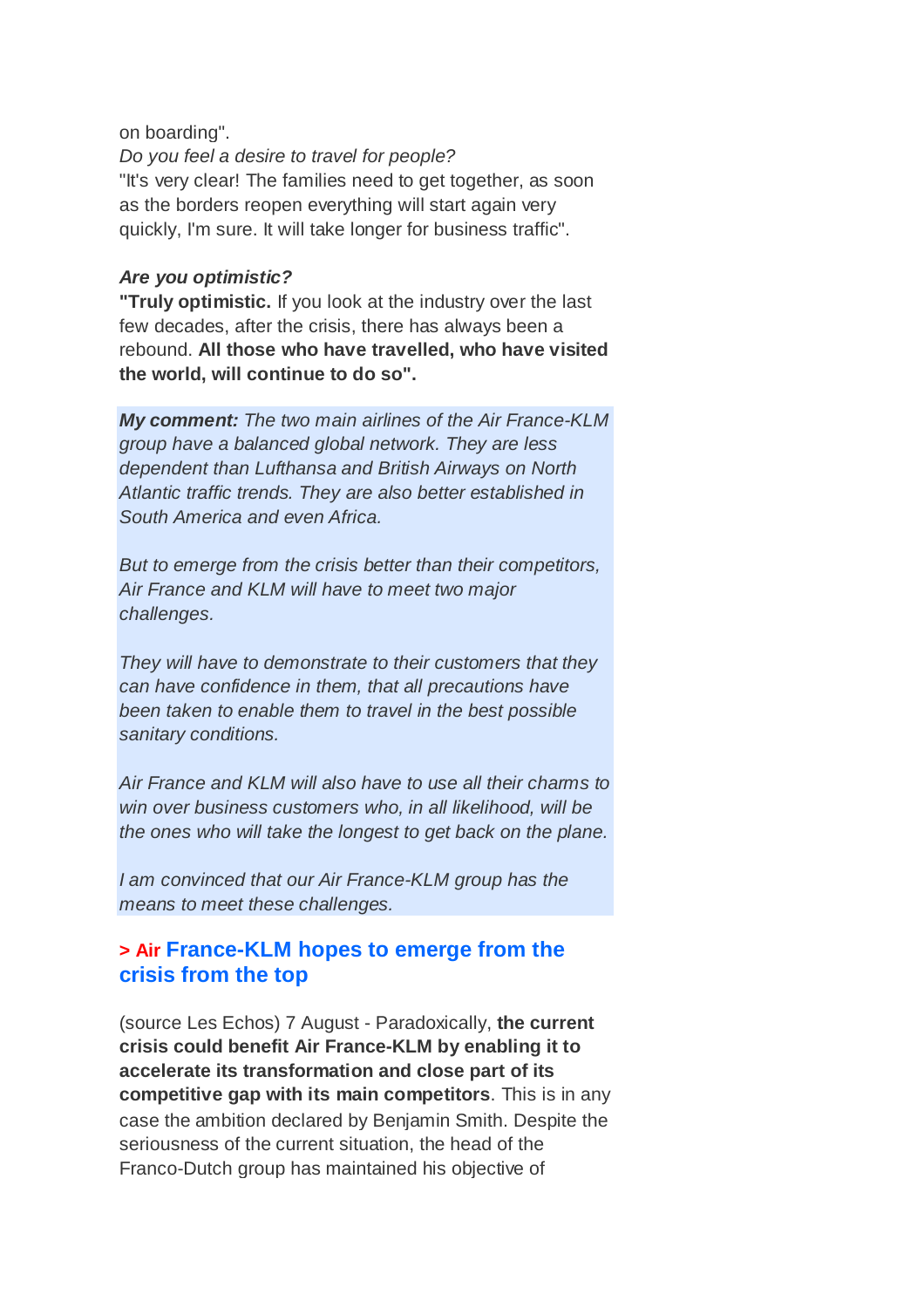achieving an operating margin of 7% to 8% by 2025, without taking anything away from the strategic plan announced last November, when everything was going well. This meant doubling operating income by 2019 to the level of Lufthansa.

**In the past, Air France has already succeeded in such a feat**. In 1996, after coming very close to bankruptcy, the tricolour airline opened a new chapter in its history with the establishment of the Roissy-CDG hub. In 2001, the post-September 11th crisis, followed by SARS, had enabled Air France to take over KLM, making Air France-KLM the leading air transport group at the time. In 2015, the Transform plan put an end to eight years of losses.

Each time, the turbulence had allowed unacceptable sacrifices and reforms to be made in ordinary times. And the current crisis seems to be having the same effect. **Benjamin Smith has already succeeded in getting through without a hitch a reduction in Air France's workforce, unprecedented since 2012, the transfer to the low-cost subsidiary Transavia of part of the medium-haul business and an unprecedented reduction in the domestic network, as well as the** release of the Airbus A380s. All this while obtaining loans worth €10.4 billion from the French and Dutch governments, with the blessing of the European Commission.

#### **All that remains now is to implement these measures**.

This still involves a number of unknowns, such as the number of candidates for voluntary departure at Air France or the outcome of the ongoing referendum among pilots on the restructuring of the domestic network and the extension of the Transavia domain. It will be known on 12 August.

#### **At KLM, the restructuring plan has not yet been unveiled.**

**Expected in October, it will also have to be accepted by the company's trade unions and the Dutch government**. More than 4,000 jobs would be at risk.

**Yet another uncertainty, mentioned in passing, is the necessary recapitalisation of the group by the French**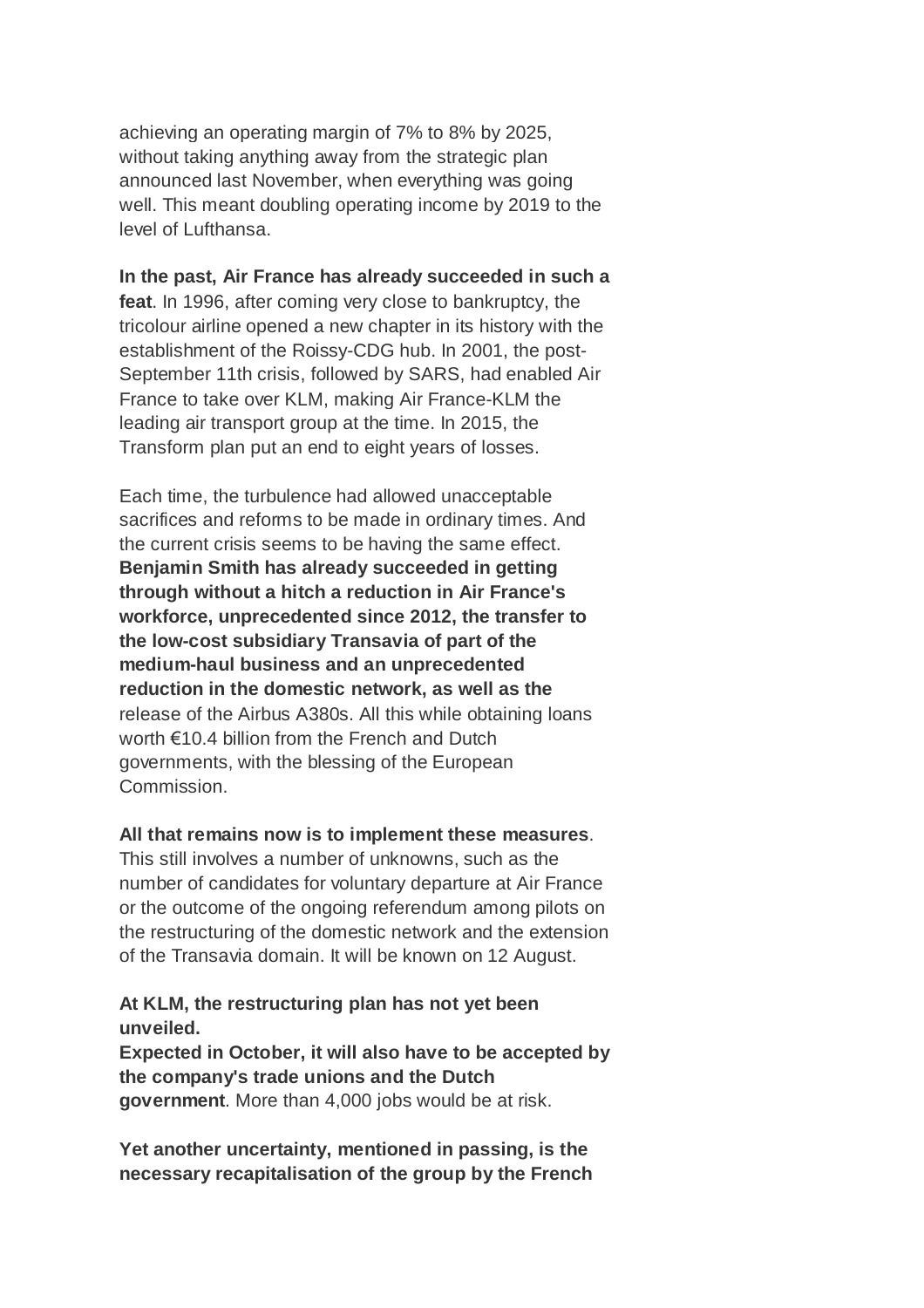**and Dutch governments**. Without a new boost, Air France-KLM will not be able to repay the €10.4 billion loan, while at the same time financing the modernization of its fleet. A decision should be taken before the end of the year, but it remains to be seen under what conditions.

*My comment: The staff reduction measures envisaged by the Air France-KLM group seem less drastic than those taken by most European airlines.*

*Despite this, redundancies are being discussed in Air France's short-haul operations and at HOP! It will be up to the social partners (management and trade unions) and the main shareholder, the French State, to do everything possible to ensure that no employee leaves a company in the group against his or her will.*

## **> Declaration of war by pilots to KLM summit (Déclaration de guerre des pilotes au P-DG de KLM)**

(De Telegraaf source translated with Deepl) August 7 - **Pilots want Elbers to correct the "false" and "incorrect" image of pilots inside and outside the company**. "We ask management to represent us correctly to the outside world."

In the letter, which is in the Telegraaf's hands, **the pilots complain** that CEO Pieter Elbers has not sufficiently distanced himself from the image of the pilots who earn a lot of money. Elbers **should** also **publicly declare that the generous salaries of KLM pilots are 'in line with the market'.**

The suggestion that some of the pilots are guilty of tax evasion is downright shocking. "We are under fire from the media, politics, public opinion and even at home we are under direct attack on our terms and conditions of employment by other unions and employee groups," the letter states. At KLM, about 2,500 of the 30,000 employees are pilots; they account for 30 per cent of the total wage cost.

With this letter, the pilots are increasing the pressure at the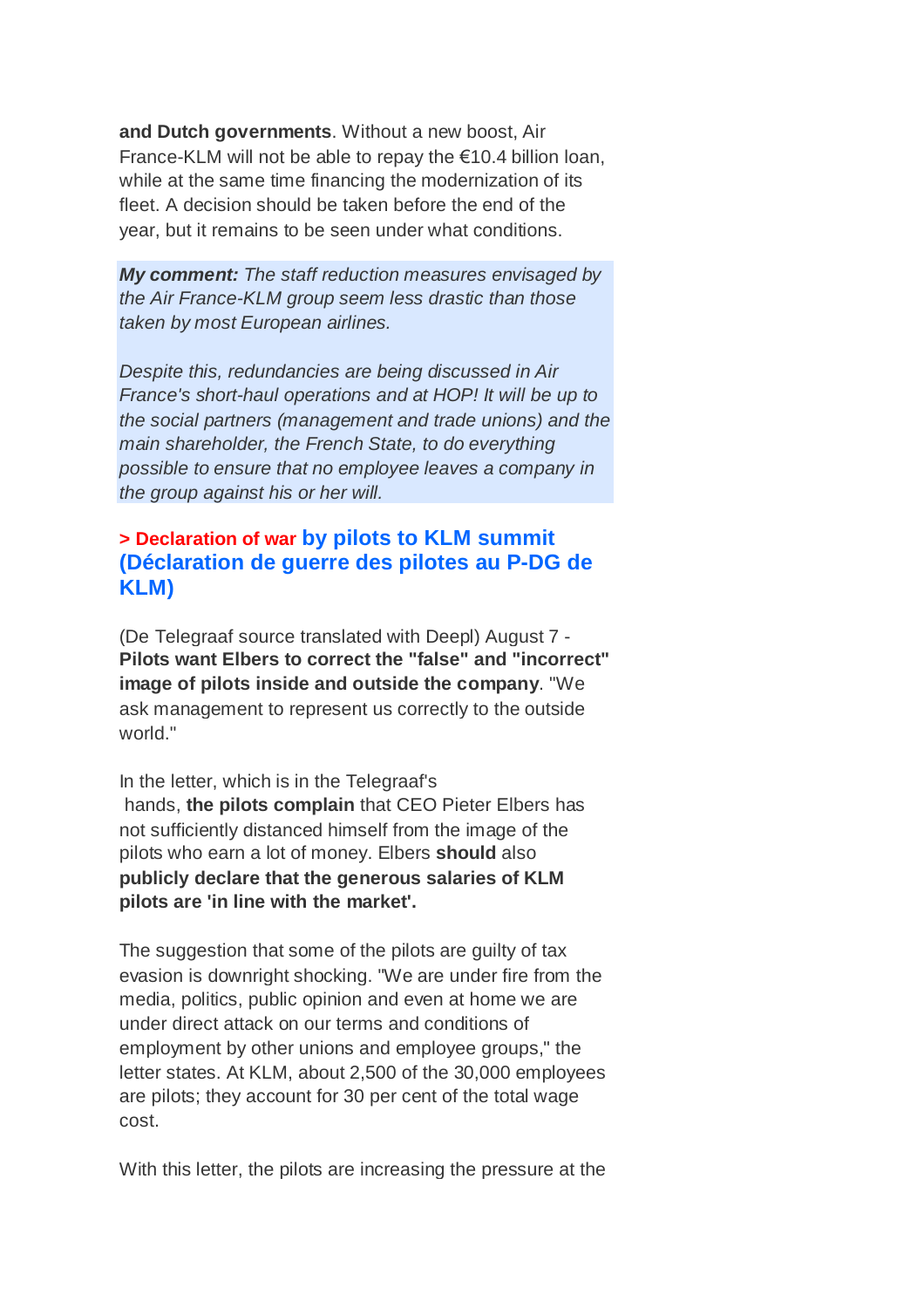top of KLM. **The airline is technically bankrupt and depends on a loan package of EUR 3.4 billion to survive. One condition of these loans is that the pilots give up to 20% of their salary.** Minister Hoekstra has repeatedly stated during the negotiations that the strongest shoulders will have to bear the heaviest burden in the restructuring, so the pilots are clearly in the firing line.

For example, a KLM captain on a Boeing 737 in 2018 earned 226,000 euros a year according to research by the HKP research agency, while the figure for low-cost airlines was 133,000 euros. A KLM co-pilot on the same type of aircraft earned around 126,000 euros, compared with 71,000 euros for low-cost airlines.

KLM is in the deepest crisis of its existence. **Insiders say it is still not clear to pilots that it is not a question of what they are entitled to, but of respecting the agreements made with the government. "Everybody has to contribute, it's as simple as that**".

(...) Pilots' salaries have recently been partially paid by the taxpayer.

KLM states (...) that they have taken note of the letter and are 'studying' it.

*My comment: This is the eternal debate on the level of remuneration for pilots within the Air France-KLM group. Is it similar to what is practiced within the competition? Is it too high? Are KLM pilots better paid than Air France pilots?*

*In a recent communication via social networks, an Air France pilots' union reported a net salary of 11,500 euros per month for an A320 captain.*

*11,500 euros net salary corresponds to a gross salary of 15,500 euros (with employee contributions) and a loaded salary of 20,500 euros (with employer contributions). In annual terms, this results in a net salary of 138,000 euros, a gross salary of 186,000 euros and a loaded salary of 246,000 euros.*

*A comparison between KLM and Air France pilots is impossible. In the article above, it is not clear whether for*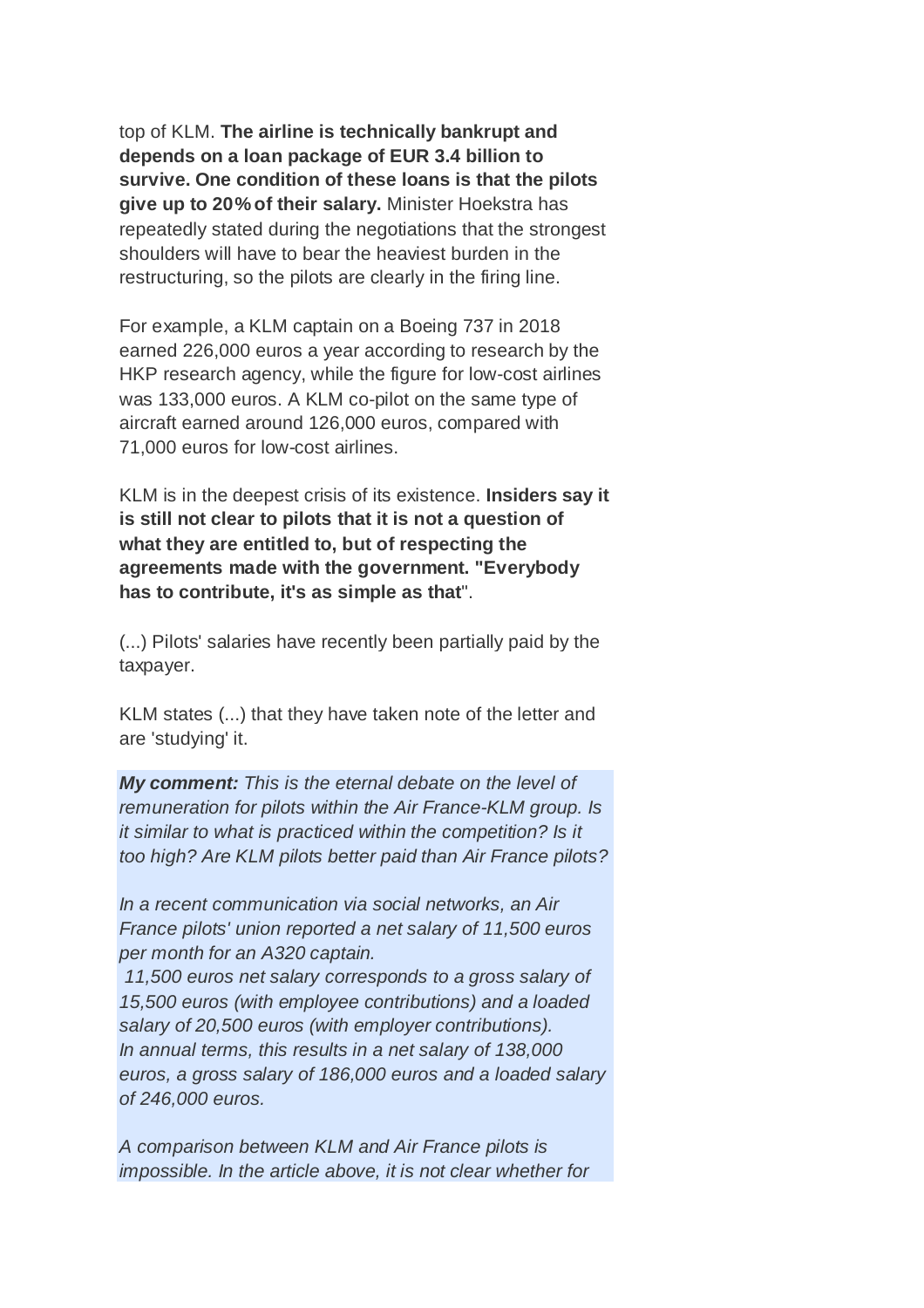*KLM pilots it is net, gross or loaded salary.*

*However, it is important to remember that KLM pilots have not suffered any pay cuts since the start of the health crisis (see my letter of last week), whereas the remuneration of Air France pilots has fallen by at least 20%, as it is made up of a fixed part and a variable part depending on the number of hours flown.*

*Is it possible to compare remuneration from one country to another?*

*The answer is clearly no, for several reasons.*

*The number of working hours differs from one company to another.*

*Employee and employer contributions include what are known as deferred wages:*

*. For example, contributions for retirement; the amount of pensions varies greatly from country to country . Another example is health contributions; France is the country with the lowest remaining health care costs in Europe (source: Social protection in France and Europe in 2015, page 111).*

*Income taxes should also be taken into account. They are two to three times lower in France than in the Netherlands, Germany or Great Britain (source fardeau-fiscal-eu-2019, page 15).*

*These last two elements (sickness and income taxes) are therefore less of a burden on the budget of French employees than on that of other European employees.*

*Can we compare salaries in France?*

*This is easier since the rules are similar from one company to another. Thus, according to the Observatoire des Inégalités (2020 study), the pilots would be the best paid French employees, ahead of salaried doctors and bank and insurance executives.*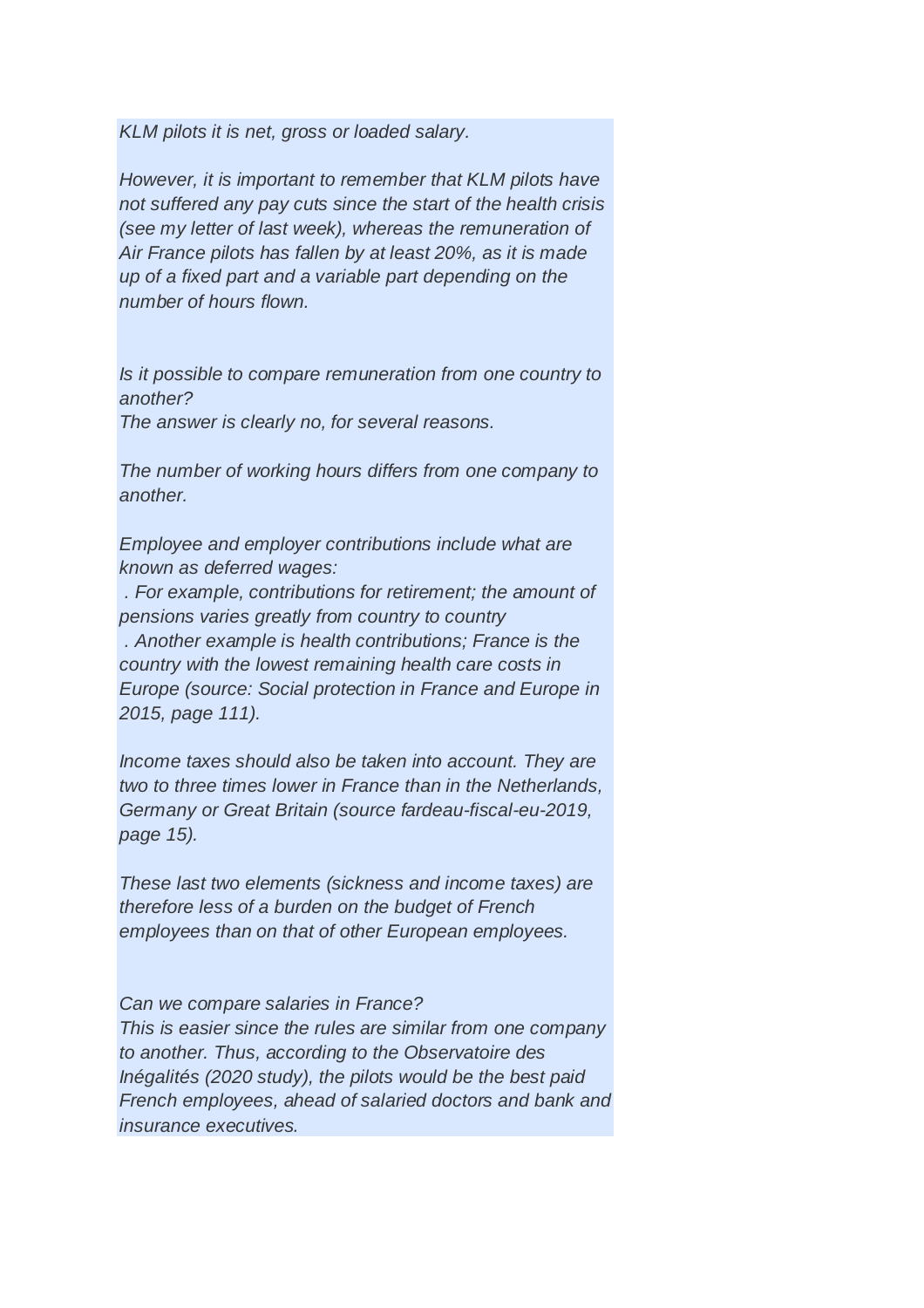## **> Air France sets aside 430 million for voluntary departures (Air France provisionne 430 million pour les départs volontaires)**

(source RTLnieuws translated with Deepl) 6 August - **Air France**, the French parent company of Dutch KLM, is setting **aside 430 million euros for voluntary departures of ground and cabin staff** (...).

At Air France, 6560 of the 41,000 jobs are due to disappear due to the Covid-19 crisis. This means that far fewer people are using the aircraft than before the crisis broke out.

KLM has already set up a voluntary departure programme for its staff. About 2,400 ground, cabin and cockpit staff have joined the programme, which could result in the loss of 2,000 full-time positions. **KLM has set aside EUR 188 million for** this purpose (...).

**A total of 12,000 jobs will be lost at Air France-KLM in the coming years**. 6560 at Air France, 1020 at the Hop subsidiary and 5500 at KLM.

**KLM has already stated that other posts may have to be cut if air traffic does not recover quickly enough. Every time the number of flights is 5% below forecast, KLM will lose 800 more jobs,** said director Pieter Elbers  $($ ...).

*My comment: Be careful in interpreting the amounts mentioned in the article.*

*It is more accurate to write "Air France is making an additional*

*provision of 430 million for voluntary departures". Indeed, Air France has already set aside the equivalent of 6 months' salary for each employee. This sum represents the amount of the bonus paid to the employee if he or she leaves the company to retire.*

*The total of these two provisions represents what the*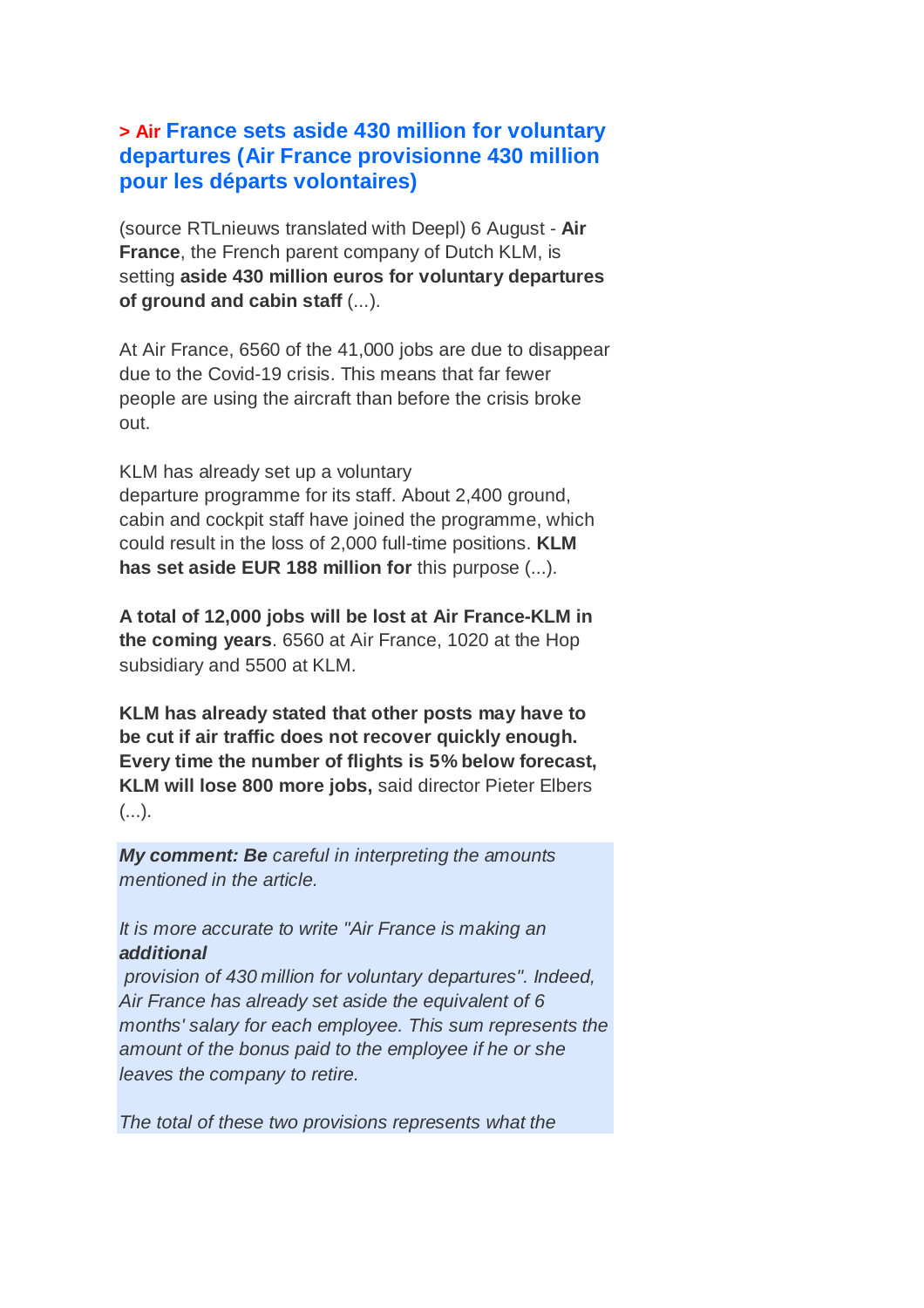*company will pay to employees under the departure plans for ground and cabin crew.*

### **> Coronavirus is reshuffling the cards on air transport in Europe**

(source Les Echos) 7 August - Six months after the start of the crisis generated by the Covid-19 pandemic, the state of health of the main European airlines remains worrying. The Lufthansa group added the missing touch to this distressing picture on Thursday, with a record net loss of 1.49 billion euros in the second quarter, for a turnover halved to 8.335 billion.

**In total, the three main European air transport groups, Air France-KLM, Lufthansa and IAG (parent company of British Airways, Iberia, Vueling, Aer Lingus) made losses of 11.8 billion euros in the first half of the year,** i.e. more than the cumulative profits of all European airlines in 2018 and 2019.

No bankruptcy in sightNevertheless,

and even if the crisis is not over, the survival of the three European giants now seems assured and activity is gradually resuming, particularly on intra-European flights. The question is rather which of the three will emerge from this crisis fastest and strongest. Indeed, a comparison of their balance sheets reveals significant differences in strategy.

While Air France-KLM recorded the biggest half-year loss (4.4 billion, compared with 3.8 billion for IAG and 3.6 billion for Lufthansa), **the Franco-Dutch group is the best of the three in terms of liquidity**. Thanks to the support of the French and Dutch States, Air France-KLM is able to match €14.2 billion, compared with €11.8 billion for Lufthansa (including aid from the German State) and €8.1 billion for IAG.

**On the other hand, IAG, now a company under Spanish law, which was the most profitable before the crisis, now seems to be the most exposed. Its turnover, which is highly dependent on the transatlantic market, has recorded the sharpest fall** (55.7% compared with 52% for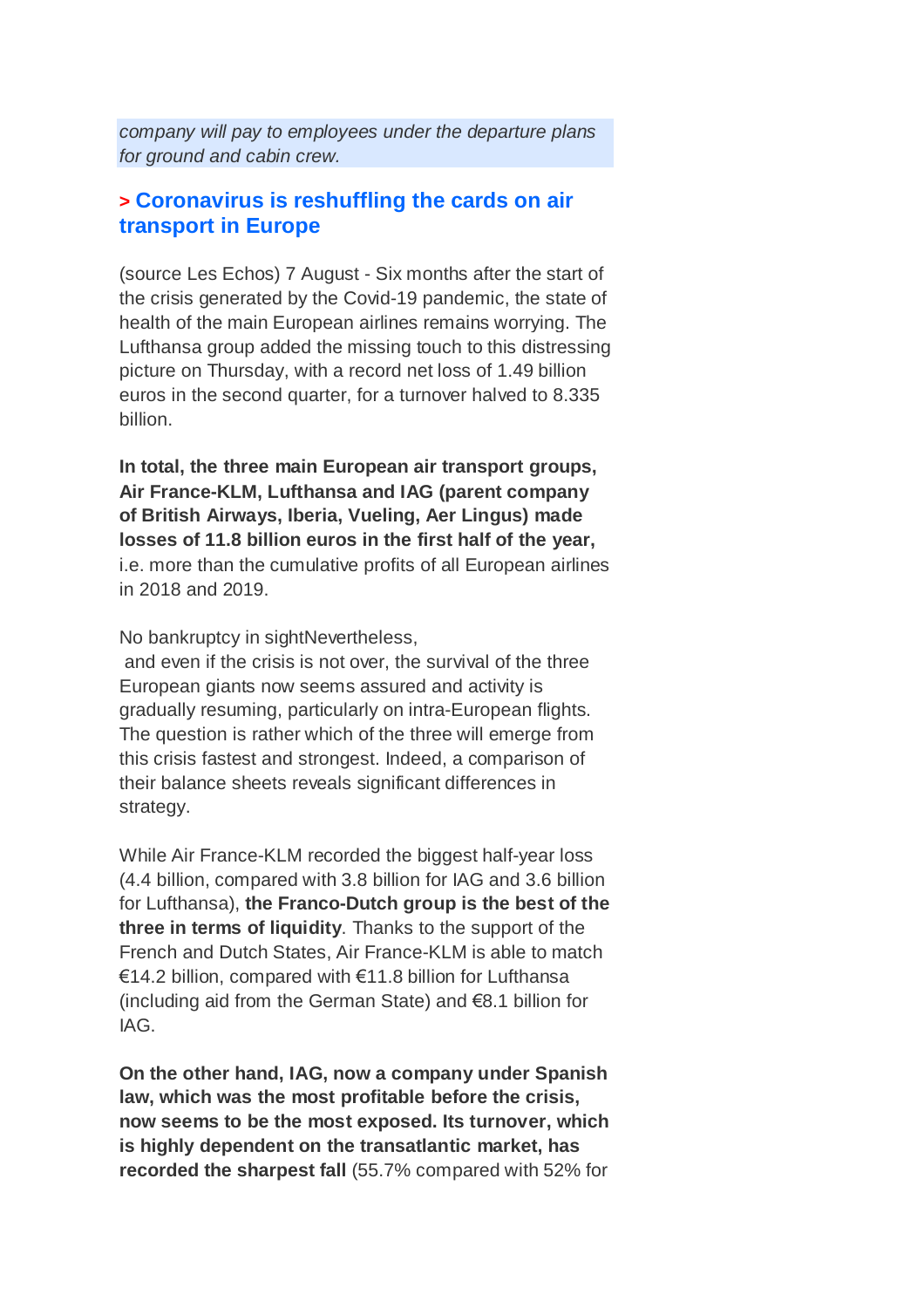Air France-KLM and Lufthansa) and its half-yearly operating loss (1.9 billion compared with 1.85 billion for AF-KL M and 1.679 billion for Lufthansa) is the highest.

**Above all, IAG,** whose debt has jumped by 38% to 10.4 billion, **can only count on its shareholders, with** Qatar Airways in the forefront for 25%, to **subscribe to a capital increase of 2.75 billion euros,** scheduled for the end of September. Diverging bets on the recovery is also the slowest to go. In July, its offer was still 85% below last year's level, and the group expects to remain down 74% in the third quarter and 46% in the fourth quarter. By way of comparison, Air France-KLM expects to recover to 45% of its pre-crisis capacity in the third quarter, 65% in the fourth quarter and 80% in 2021. For its part, Lufthansa plans to be at 40% of capacity in Q3 and 55% in Q4.

Nevertheless, **IAG is the first to return to positive cash flow generation,** starting in the fourth quarter of 2020. Lufthansa does not expect to achieve this before the course of 2021 and Air France-KLM not before 2023!

**This gap illustrates a difference in approach in the scale and pace of the planned sacrifices**. British Airways has already announced the elimination of 12,000 jobs, i.e. 25% of its workforce, accompanied by a sustained reduction in staff salaries. Lufthansa, for its part, is counting on 22,000 job cuts. This compares with 7,580 planned job cuts at Air France and Hop, i.e. 16% to 17% of the workforce, and without layoffs, to which should be added 4,500 jobs at KLM.

Similarly, IAG has already decided to withdraw 50 widebodied long-haul aircraft (32 Boeing 747s and 15 A340s), while the Lufthansa group plans to withdraw about 100 out of 763, including 18 wide-bodied long-haul aircraft. Air France-KLM, for its part, has given up its nine A380s, its last four A340s and KLM's B747s. But the group intends to maintain its deliveries of new aircraft - A350, A220 - and to invest three billion euros on average between now and 2024, while IAG has halved its investments and in particular its purchases of aircraft, from 14.2 to 7 billion euros between now and 2022.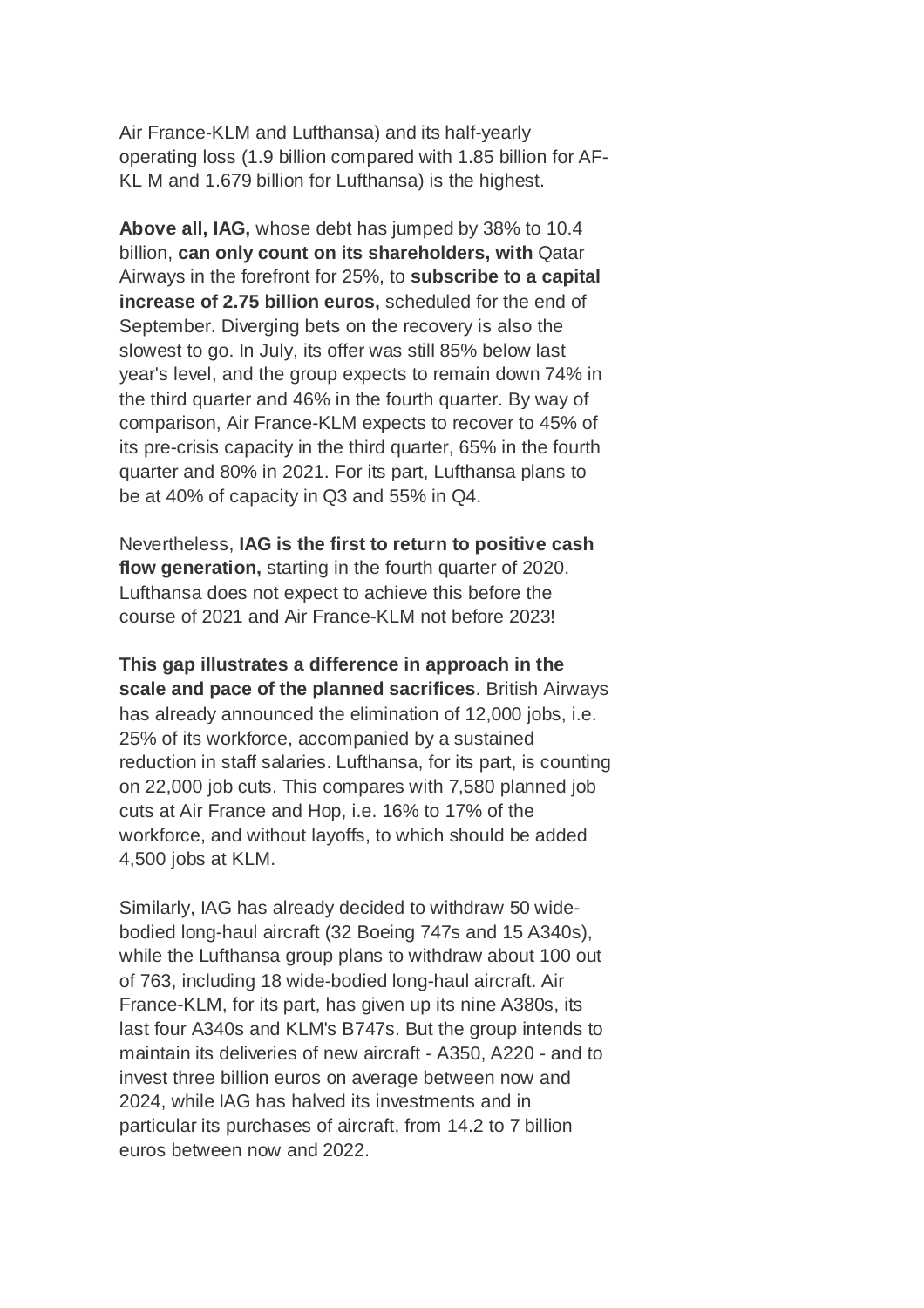**Air France-KLM**, which had fallen behind in renewing its fleet, is counting on the new aircraft to reduce its costs and meet its environmental commitments. But the Group also **aims to develop its low-cost subsidiary Transavia France at Orly and in the provinces, while Lufthansa and especially IAG have had to review their ambitions in this area**.

**If this wager succeeds, Air France-KLM could thus take advantage of the crisis to regain some of the ground lost in recent years,** while IAG is focusing on profitability rather than growth. For its part, Lufthansa, even reduced by 20%, will remain the leading air transport group in Europe in terms of turnover, while Ryanair will consolidate its title as the leading air carrier in terms of number of passengers and champion of growth. In the end, the European hierarchy should not emerge from this crisis in an upheaval.

*My comment: Which airline will come out of this health crisis best?*

*Impossible to anticipate. It depends on factors that airlines do not control: the resumption of the epidemic in one region rather than another, the implementation of different prevention policies according to countries or continents.*

*However, it is certain that medium-haul traffic will resume more quickly than long-haul traffic. This situation will benefit the low-cost airlines whose core target is this, but could also benefit the Air France-KLM group, which has a large medium-haul fleet.*

#### **> Lufthansa may take its maintenance to the stock market**

(source: Le Figaro) 7 August - **Lufthansa executives now believe it has become "unrealistic" for job cuts to be made without layoffs**. "Like all companies, we are facing enormous challenges and are forced to make hard and painful cuts," explains Carsten Spohr, the group's boss. By the end of June, the German group, which also owns Swiss, Austrian and Brussels Airlines, had already shed 8,300 employees who had left under a voluntary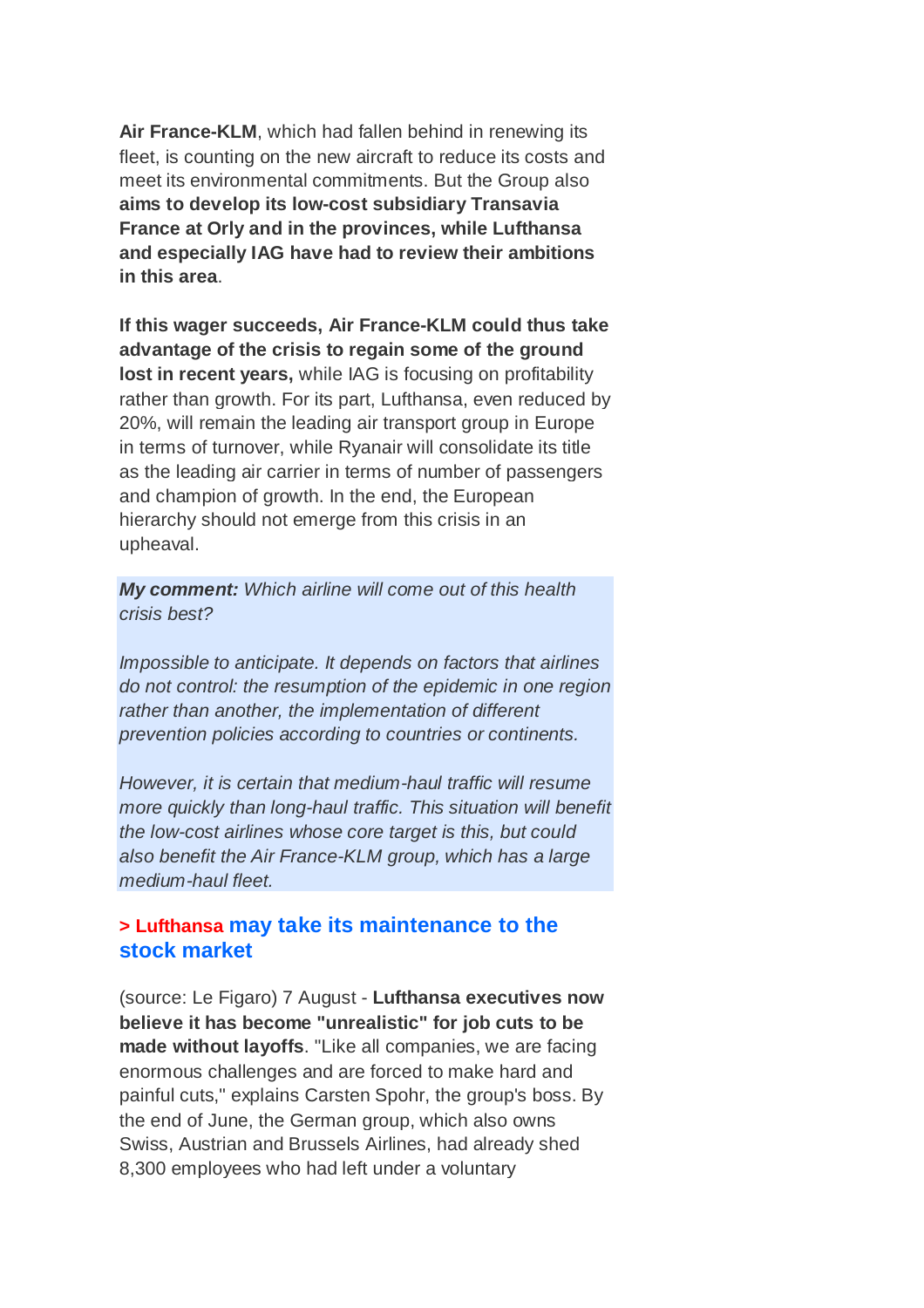redundancy plan. An agreement avoiding redundancies for flight crew is currently being put to a vote by the employees, and discussions are continuing with the ground staff. However, the group's management considers the negotiations with the trade unions on salary reductions or part-time work to be "disappointing".

**Lufthansa incurred a net loss of 3.6 billion euros for the first six months,** including 1.7 billion **euros in** operating losses in the second quarter. This was the worst quarterly result in its history. In the second quarter, passenger numbers plummeted by 96% year-on-year, with Lufthansa's revenues plummeting by 80% to 1.9 billion euros. 1.9 billion. The cargo and maintenance business, **Lufthansa Technik,** generated almost all of this result, or 1.5 billion euros. **For this division, the group is "looking for ideas" and "studying" the possibility of a partial IPO or partnerships to generate liquidity** and pay back the 9 billion euros in aid granted by the German government more quickly (...).

*My comment: Because the two groups have different structures, the solutions for getting the Lufthansa group and the Air France-KLM group out of the crisis are different.*

*Lufthansa is an airline that owns and controls other companies: Swiss, Austrian Airlines, Edelwaiss, Brussels Airlines, Eurowings and Air Dolomiti.*

*For its part, Air France-KLM is a holding company that controls two groups of airlines, Air France and KLM, .*

*In the past, Lufthansa has been led to spin off its maintenance business (Lufthansa Technik) and its IT business (Lufthansa Systems), sometimes after a long process.*

*Today, Lufthansa has several levers for obtaining cash through its aircraft maintenance business, an activity that requires major investments.*

*Lufthansa can partner with investors who would contribute to the liquidity needs of its maintenance business. This would involve paying a portion of future profits to these co-*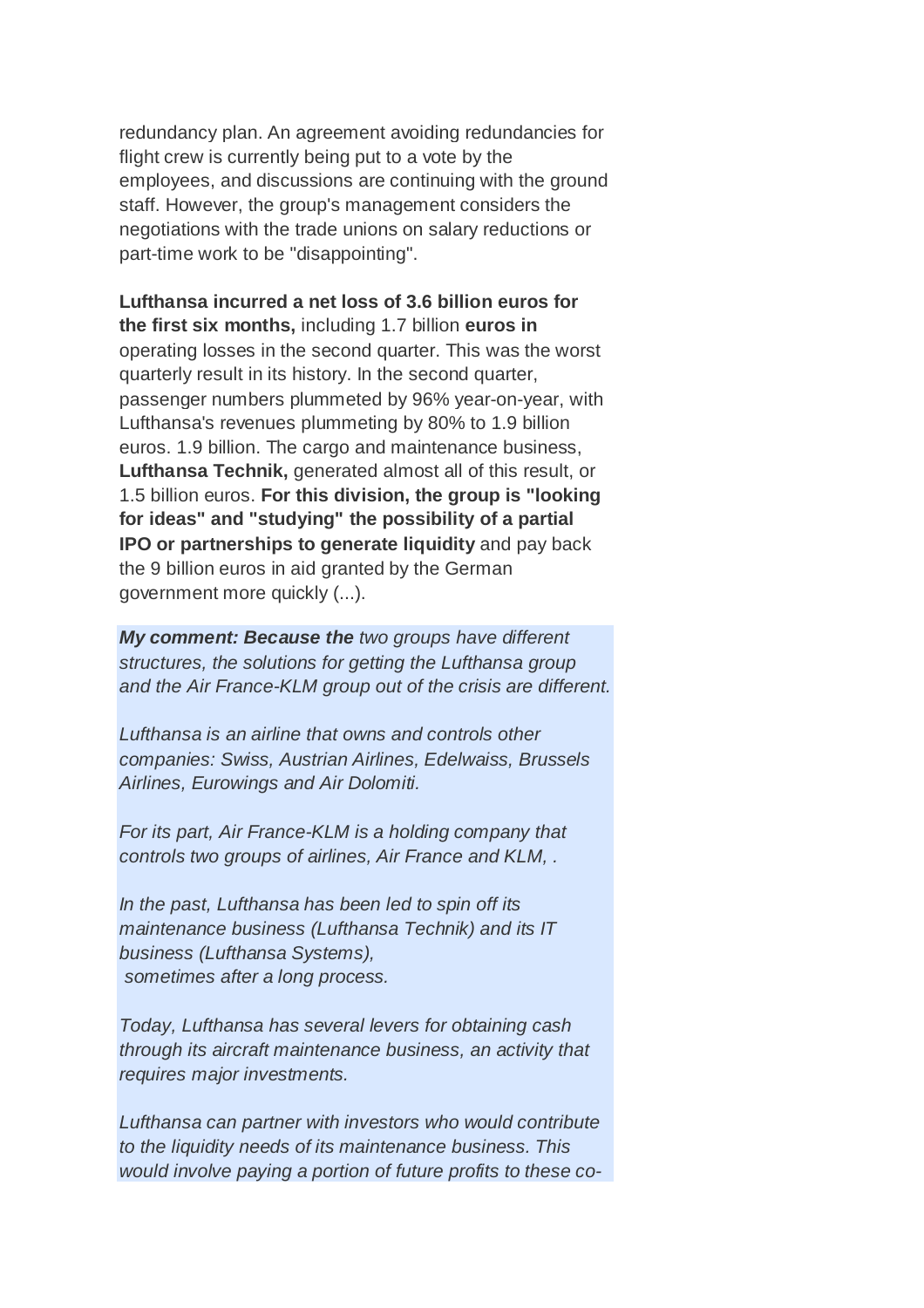*investors.*

*It can also float its maintenance business on the stock market, as Jean-Marc Janaillac had unsuccessfully imagined for AFI E&M (the maintenance branch of the Air France-KLM group) shortly after his arrival at the head of the Air France-KLM group.*

*In both cases, Lufthansa Technik, one of AFI E&M's main competitors, would emerge from the crisis better armed than its Franco-Dutch rival.*

## **> Virgin Atlantic declares bankruptcy to bounce back**

(source Le Figaro) 6 August - **Virgin Atlantic**, the British airline created by Sir Richard Branson (who owns 51% of it), has **just filed for Chapter XV bankruptcy protection in the United States**.

At a hearing before a London court on Tuesday, a lawyer for Virgin Atlantic explained that the company could run out of money by the end of September if its recapitalisation plan is not validated, given the collapse of air traffic. The US Chapter XV stage is essential to be able to implement the recapitalisation plan in the United Kingdom. **It protects foreign companies holding assets in the United States from their creditors during the preparation of their restructuring in their home country.** Several foreign companies have done the same in recent weeks: Chile's Latam, Colombia's Avianca and Aeromexico.

**Virgin Atlantic, in which Delta has a 49% stake, reached an agreement in principle with its shareholders in July to raise £1.2 billion of private funds to avoid bankruptcy**. The company's managers failed to win the support of the British government. The company, which has already cut 3,000 jobs, estimates that in the second half of the year demand will reach 25% of last year's level (...).

According to the International Air Transport Association (IATA) (...) **Asia-Pacific and Europe are expected to be the first to return to 2019 traffic levels, while North**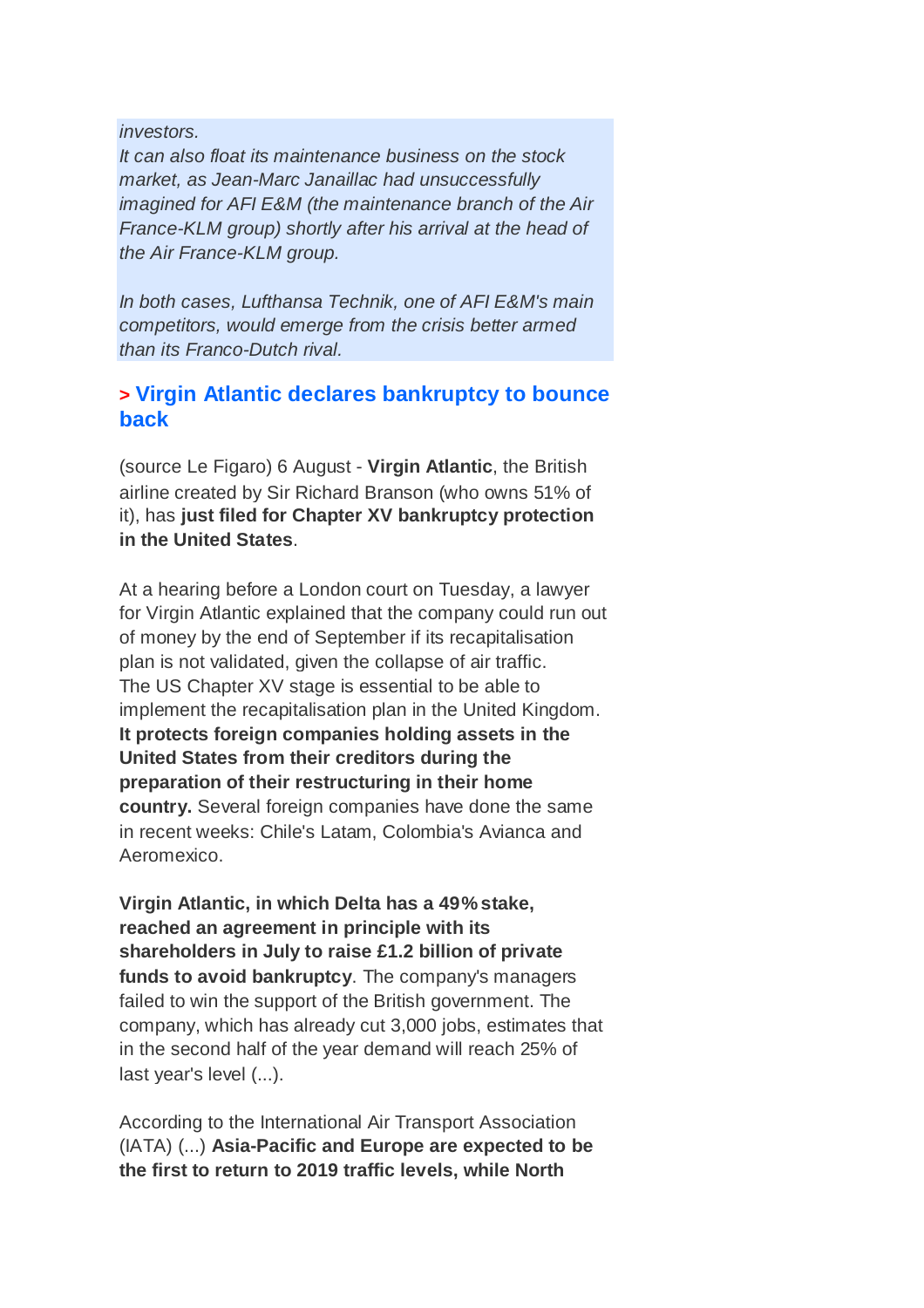**America and Latin America are expected to experience a slower return to normal than elsewhere**.

#### **> How the U.S. is keeping Boeing alive with more military orders**

(source BFM BUSINESS) August 7 - **Boeing, which is** posting considerable losses, **can count on the benevolence of the American government, which has multiplied contracts for the defence sector**. According to the Tribune's calculations, **the manufacturer has obtained \$31 billion in potential orders since the beginning of the year**.

The contracts have followed one after the other: twelve of them exceed \$100 million. But the most important remains that of the new F15 EX fighter plane. In mid-July, the U.S. Department of Defense announced a \$1.2 billion contract for the delivery of eight aircraft over the next three years. More importantly, this contract paves the way for a huge order for 144 aircraft for a potential value of over \$24 billion over 12 years. To this \$31 billion in orders, we must add the contracts in which Boeing is involved, as part of a consortium of several manufacturers. These contracts represent \$24.84 billion.

**For Boeing, this is certainly a huge breath of fresh air. Because on the civil aviation side, the figures are catastrophic**. Already weakened by the setbacks of its 737 MAX, which is still grounded, the American manufacturer has also been hard hit by the aviation crisis triggered by the pandemic. As a result, it has delivered only 20 aircraft since the beginning of the year and saw its sales drop by 25% in the second quarter alone, posting a loss of \$2.4 billion over these three months.

**The lavish military contracts are bound to fuel the dispute between Boeing and Airbus, which has been going on for years at the WTO over the government subsidies each receives**. At the end of July, Airbus announced its intention to settle this dispute, which is weighing on European and US trade balances as a result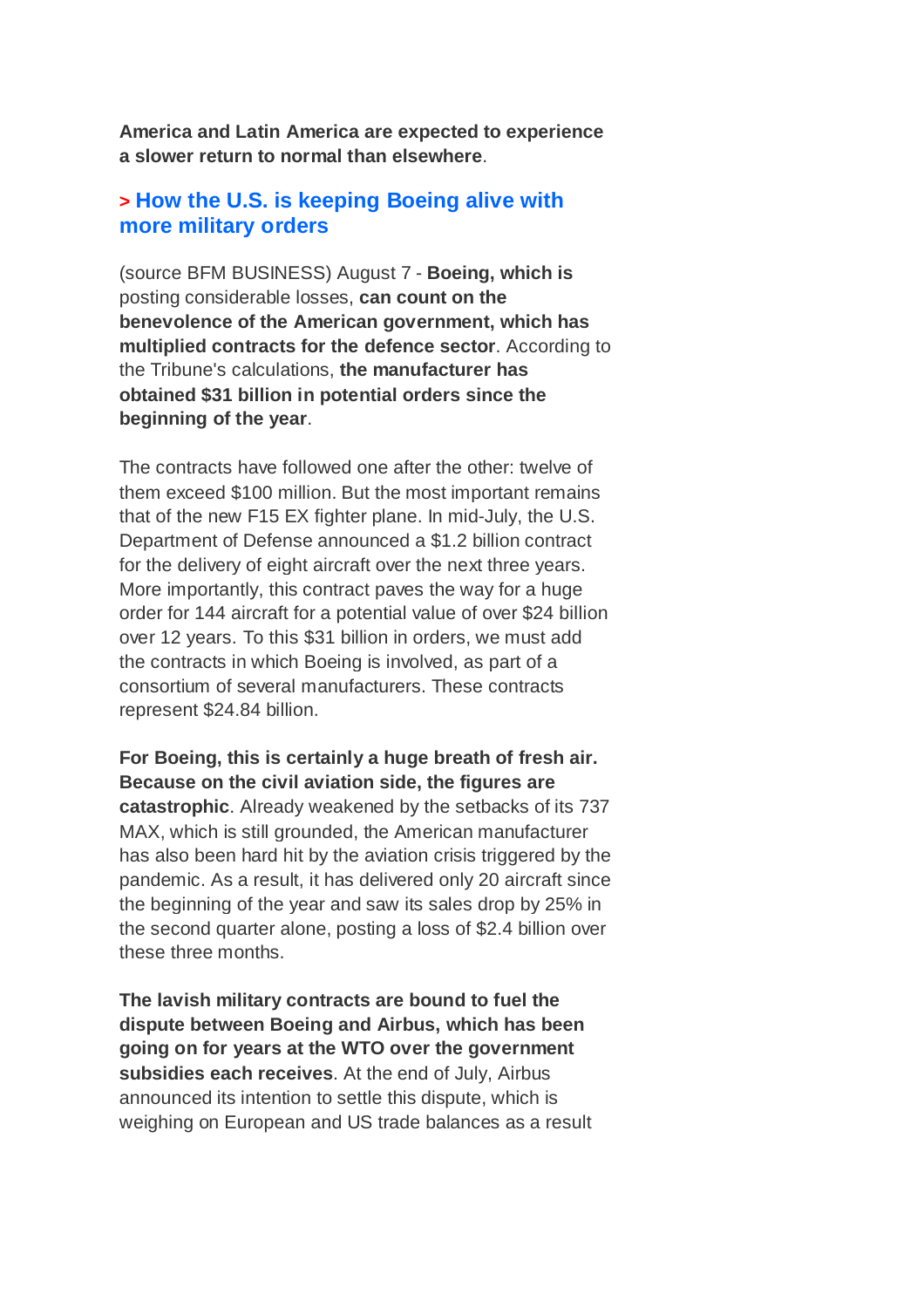of trade sanctions. But **for Boeing these disguised subsidies are now vital**.

#### **> The military market, Airbus' lifeline?**

(source Franceinfo) 4 August - **Airbus must "rebalance" its civil and military activities, says** Guillaume Faury, the European aircraft manufacturer's boss, in an interview with La Tribune.

For him, the resistance of his group in the Covid crisis would have been much better if, for example, its merger with British BAE Systems had not been aborted in 2012. And it has **to be said that other players in the sector such as Thales and Dassault Aviation, with more balanced profiles than Airbus, are doing much better**. Even its American competitor Boeing, which is in great difficulty, managed to stabilise its Defence & Space division in the last quarter, when its sales of commercial aircraft were in freefall.

(...) The Group's loss of 1.9 billion euros in the first half of the year sounded a wake-up call. For too long, Airbus has based its commercial strategy on constantly rising air traffic projections, driven by tourism. Until the coronavirus came to call everything into question.

Today, **defence accounts for only 15% of Airbus' business, compared with double that figure ten years ago, while Boeing's military still accounts for 40% of the total.** It must be said that the setbacks of the A400M, Airbus' military transport aircraft, have a lot to do with this. For years, the program has been accumulating losses due to production delays and renegotiated deliveries.

This is one of the reasons why the aircraft manufacturer had announced more than 2,600 job cuts even before the Covid crisis. The defence business is too small and not profitable enough. **To get back in the saddle, Airbus is considering takeovers**: "If there are opportunities in the future to strengthen, we will do it", says its boss Guillaume Faury.

#### **Increased geopolitical tensions, which are leading to**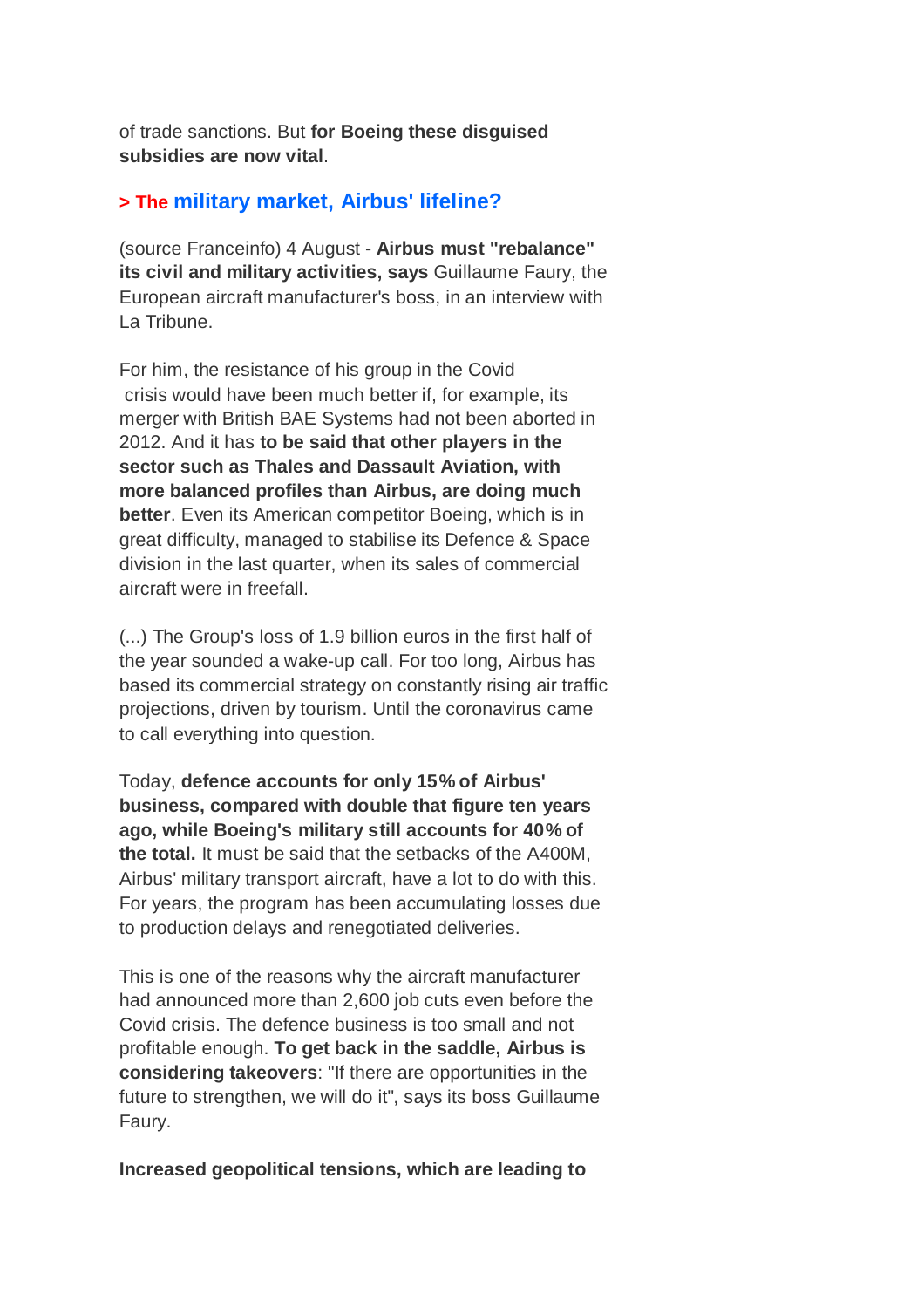**higher military budgets around the world after many lean years, will play a role.** Among those who arm themselves the most: the United States, China and India. Even Europe is getting involved. In fact, these expenditures exceeded \$1.9 trillion last year, the highest since the end of the Cold War. Enough to whet appetites.

For the time being, Airbus can count on orders from European armies. But these states should not be forced to cut their budgets to cope with more urgent expenditure linked to the health crisis.

*My comment: Because of the problems with its B737 Max, Boeing is now in greater difficulty than Airbus.*

*The two articles above help us understand how Boeing's military activity could help it overcome its financial difficulties better than Airbus.*

### **> The crisis is costing tourism nearly 40 billion euros**

(source: Le Figaro) 10 August - The estimate had been put forward at the end of March. The Secretary of State for Tourism, Jean-Baptiste Lemoyne, confirmed it this Sunday in Le Journal du dimanche: **the health crisis should have an impact of at least 30 to 40 billion euros on the French tourism sector**.

"In normal times, tourism generates 180 billion euros in revenue, 60 billion of which is generated by international tourism," explains the minister, who points out that part of this foreign clientele has disappeared. Confinement, multiple travel restrictions... " Many operators tell us that their turnover will be down by 20% to 25% by the end of the year," he says. The minister nevertheless welcomes the participation of the French in the revival of the sector: 70% of those who went on holiday chose a destination in France, which helped to save part of the season. Campsites in particular saw an exceptional catch-up in bookings between June and mid-July. During the same period, Airbnb also noted a 70% increase in overnight stays booked in France. As for the Federation of Gîtes, it was delighted last week in Le Figaro that the occupancy rate of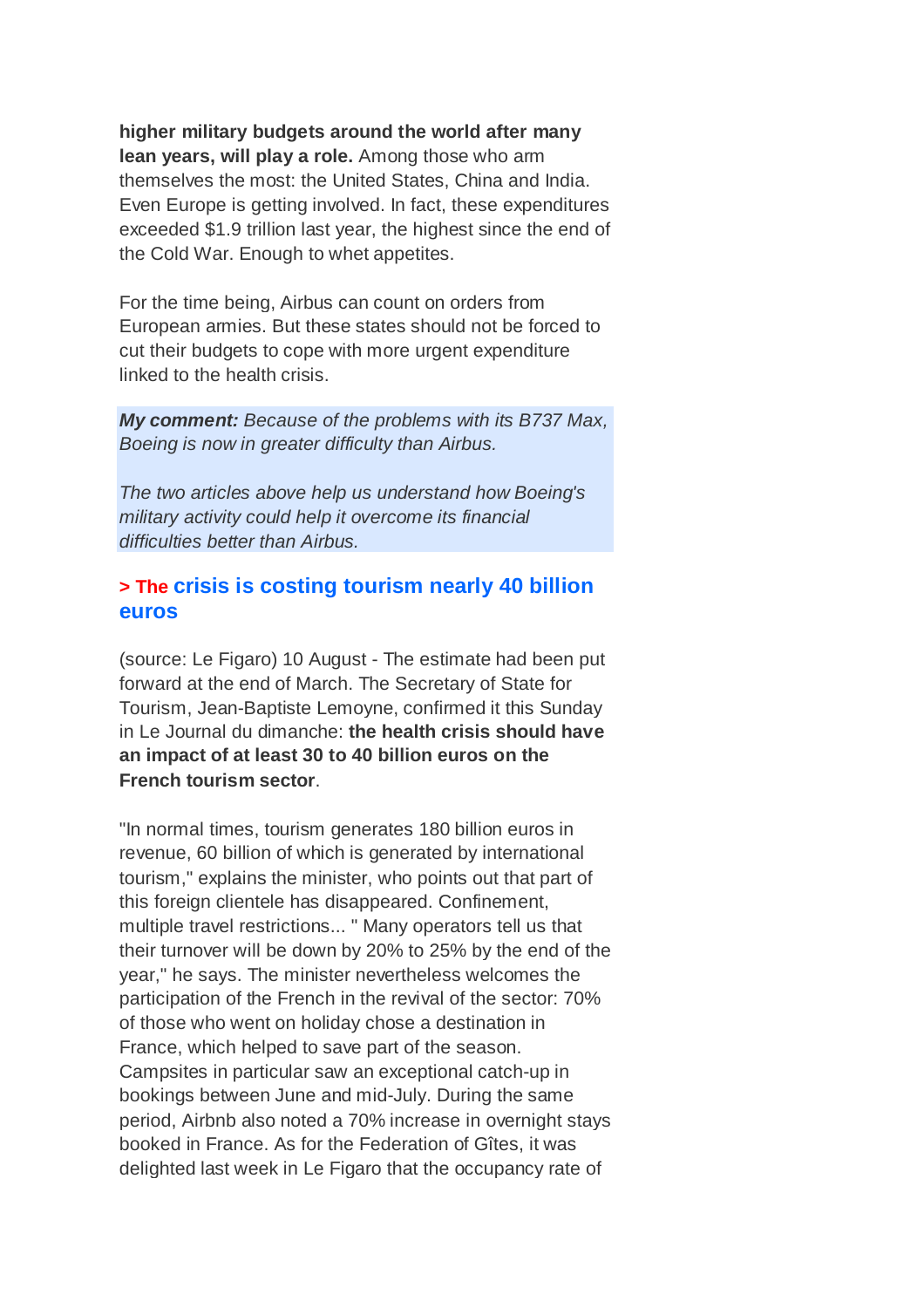its accommodation was higher than in 2019.

In spite of these good surprises, **the minister remains very cautious, specifying that in normal times France welcomes "every summer 17 million foreign tourists when 9 million French people go abroad",** and hopes that the sector will benefit from a nice back season thanks to higher booking intentions from Belgian, German, Italian and Spanish customers for September than for July and August.

*My comment: The crisis is causing tourism in France to lose 40 billion euros ... and several billion euros at Air France. The two activities are closely linked.*

*This is why it is important to find the right way to reduce the CO2 emissions of airlines while keeping tourists in France.*

# *End of press review*

#### **> My comment on the evolution of the Air France-KLM share price**

**The Air France-KLM share** closed **at 4.071 on** Monday 10 August. **It has risen sharply by +20.8%** over one week. Air France-KLM, the first European airline to announce poor results in the second quarter, had been sanctioned by the stock market. The successive announcements of similar results by IAG and Lufthansa probably led investors to correct their assessment of the performance of the Franco-Dutch group.

Before the coronavirus epidemic, the Air France-KLM share was at 9.93 euros.

**The average (the consensus) of analysts for the AF-KLM share is 4.28 euros**. Several analysts lowered their price forecasts after the publication of the half-yearly results. You can find the details of the analysts' consensus on my blog.